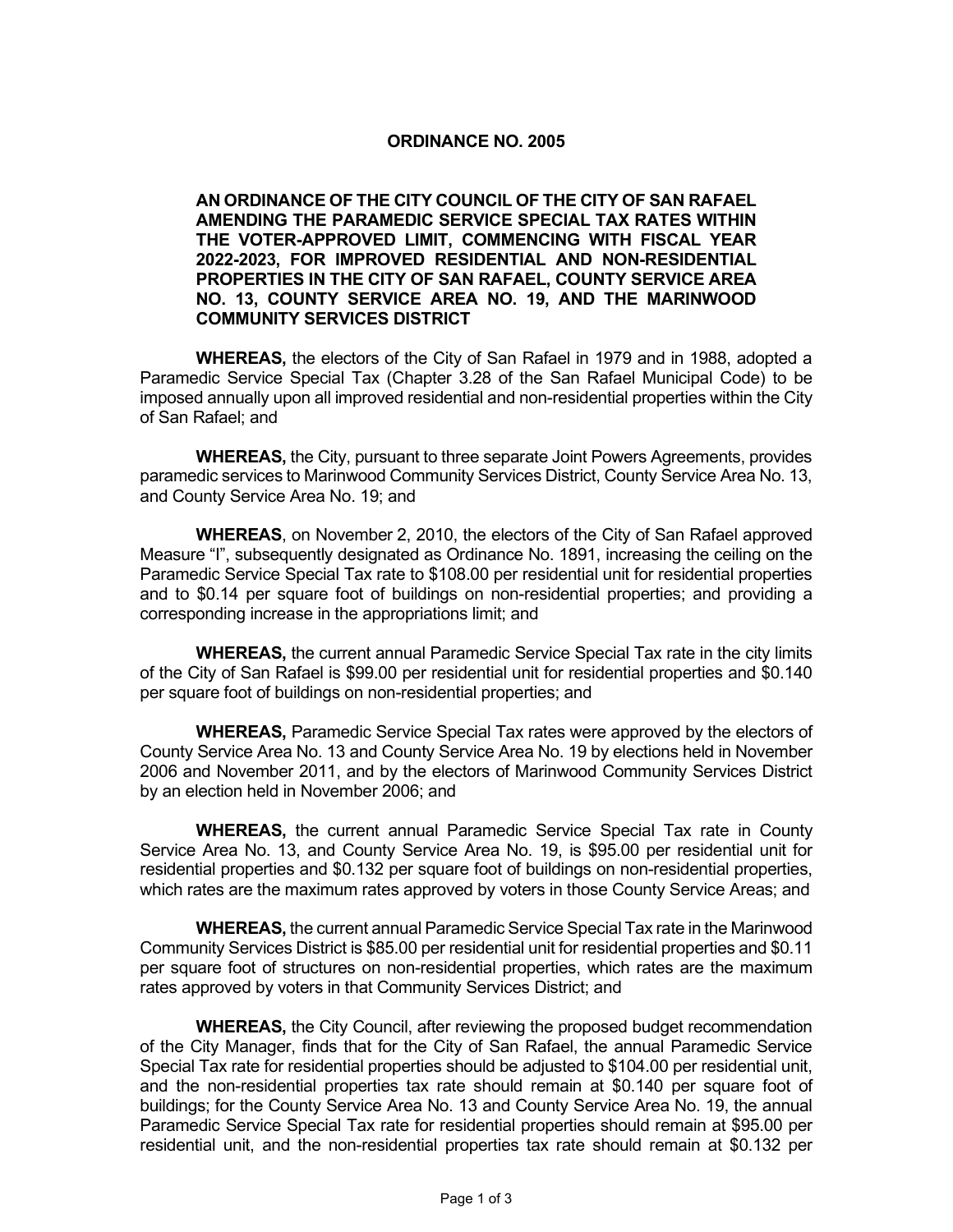square foot of buildings; and that for Marinwood Community Services District, the annual Paramedic Tax Rates for residential properties should remain at \$85.00 per residential unit, and the non-residential tax rate should remain at \$0.11 per square foot of buildings; these rates will cover the cost of providing paramedic services within these service areas for fiscal year 2022-2023; and

**WHEREAS,** County Service Area No. 13 and County Service Area No. 19, based upon budgets recommended to them, have advised the City that they approved of the setting of the annual Paramedic Service Special Tax rate within their respective jurisdictions, at \$95.00 per residential unit for residential properties, and at \$0.132 per square foot for buildings on non-residential properties; and

**WHEREAS,** Marinwood Community Services District, based upon budgets recommended to them, have advised the City that they approved of the continuing of the annual Paramedic Service Special Tax rate within its jurisdiction, at \$85.00 per residential unit for residential properties, and at \$0.11 per square foot for buildings on non-residential properties;

**NOW THEREFORE,** the City Council of the City of San Rafael does ordain as follows:

Division 1. Pursuant to San Rafael Municipal Code Section 3.28.060, the City Council hereby sets the tax rate for paramedic services within City limits commencing in fiscal year 2022-2023, at \$104.00 per year for each residential unit, and \$0.140 per square foot for non-residential structures.

Division 2. The City Council hereby sets the Paramedic Tax Rates for County Service Area No. 13 and County Service Area No. 19, commencing with fiscal year 2022- 2023, at \$95.00 per year for each residential unit, and \$0.132 per square foot for each nonresidential structure.

Division 3. The City Council hereby sets the Paramedic Tax Rates for Marinwood Community Services District, commencing with fiscal year 2022-2023, at \$85.00 per year for each residential unit, and at \$0.11 per square foot for each non-residential structure.

Division 4. If any section, subsection, sentence, clause, or phrase of this ordinance is for any reason held to be invalid, such holding or holdings shall not affect the validity of the remaining portions of this ordinance and each section, subsection, sentence, clause and phrase thereof, irrespective of the fact that any one or more sections, subsections, sentences, clauses, or phrases be declared invalid.

Division 5. This Ordinance shall be published once, in full or in summary form, before its final passage, in a newspaper of general circulation, published, and circulated in the City of San Rafael, and shall be in full force and effect thirty (30) days after its final passage. If published in summary form, the summary shall also be published within fifteen (15) days after the adoption, together with the names of those Councilmembers voting for or against same, in a newspaper of general circulation published and circulated in the City of San Rafael, County of Marin, State of California.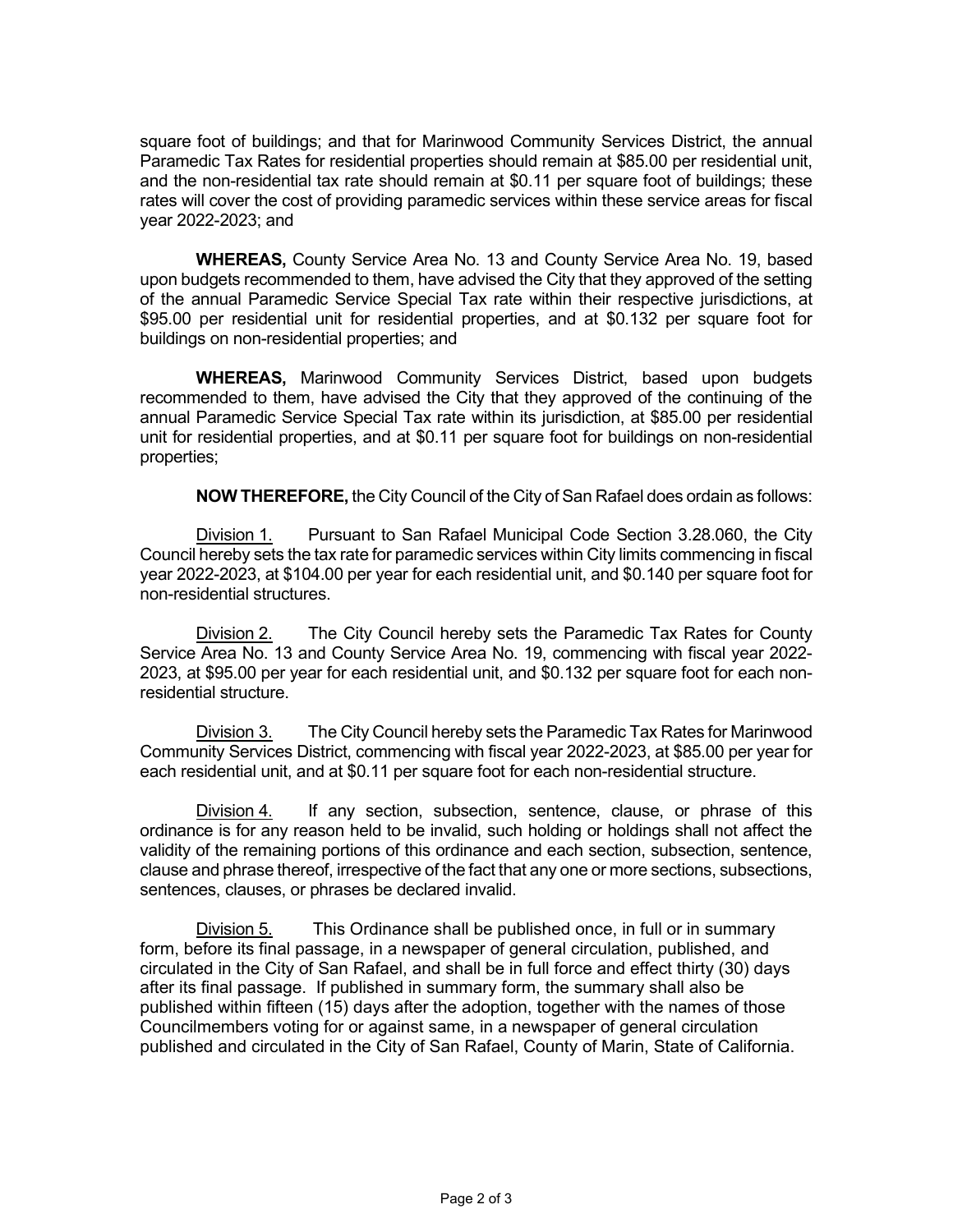

Attest:

LINDSAY LARA, City Clerk

The foregoing Ordinance No. 2005 was introduced at a Regular Meeting of the City Council of the City of San Rafael, held on the  $4<sup>th</sup>$  day of April 2022, and ordered passed to print by the following vote, to wit:

AYES: Councilmembers: Bushey, Hill, Kertz, Llorens Gulati & Mayor Kate<br>NOES: Councilmembers: None Councilmembers: None ABSENT: Councilmembers: None

and will come up for adoption as an Ordinance of the City of San Rafael at a Regular Meeting of the Council to be held on the 18<sup>th</sup> day of April 2022.

LINDSAY LARA, City Clerk